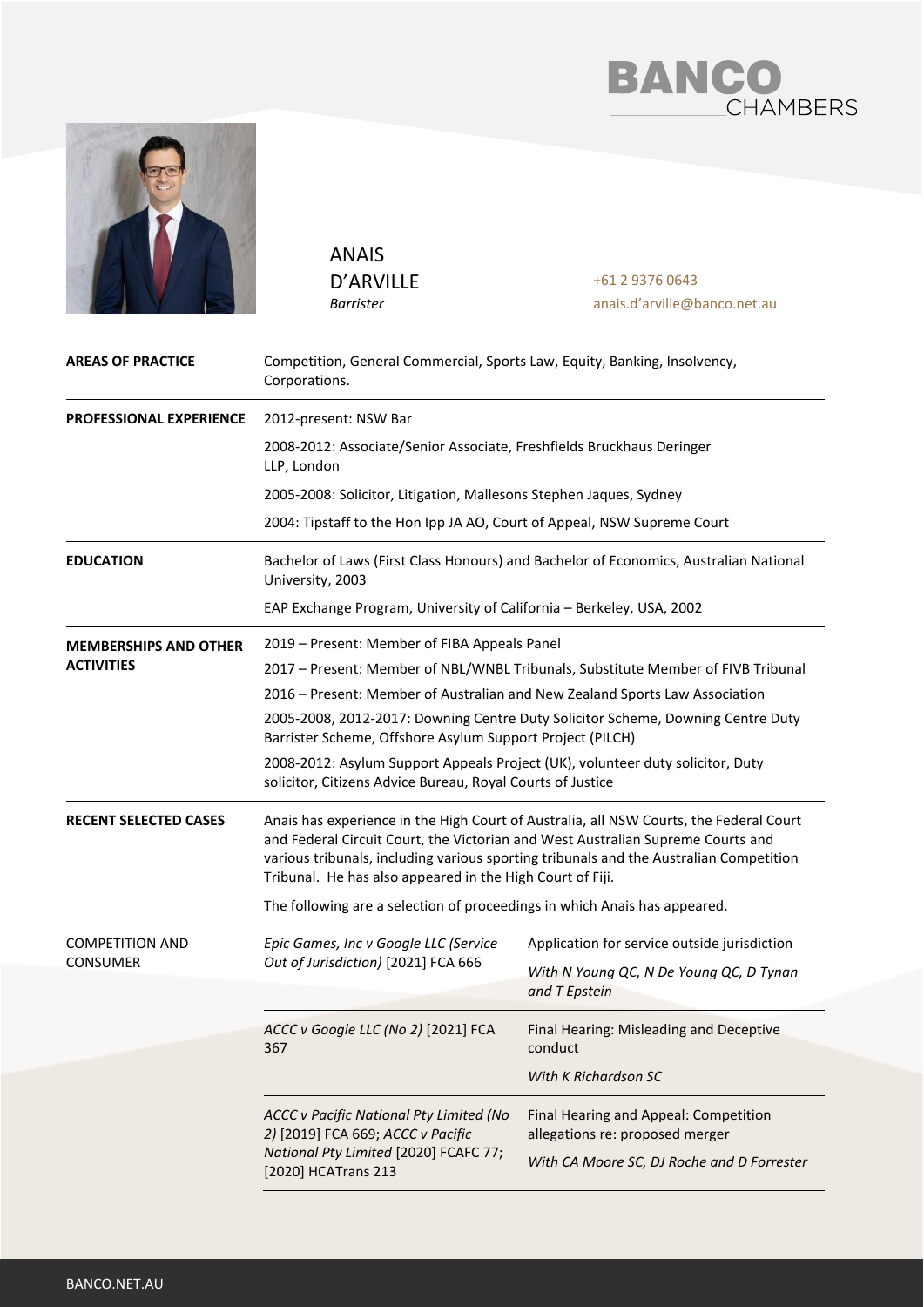

|                                              | ACCC v Ramsay Health Care Australia<br>Pty Limited [2020] FCA 308                                                            | Final Hearing: Misuse of Market Power and<br><b>Exclusive Dealing</b>    |
|----------------------------------------------|------------------------------------------------------------------------------------------------------------------------------|--------------------------------------------------------------------------|
|                                              |                                                                                                                              | With NC Hutley SC and RCA Higgins SC                                     |
|                                              | Prysmian Cavi E Sistemi S.R.L. v ACCC<br>[2018] FCAFC 30                                                                     | Appeal: Cartel arrangement<br>or understanding                           |
|                                              |                                                                                                                              | With CA Moore SC                                                         |
|                                              | <b>ACCC v Australian Competition Tribunal</b><br>[2017] FCAFC 150                                                            | Final Hearing: Judicial review of merger<br>authorisation                |
|                                              |                                                                                                                              | With CA Moore SC, N de Young and B Lim                                   |
|                                              | Application by Tabcorp Holdings Ltd<br>[2017] ACompT 1;<br>[2017] ACompT 5                                                   | Final Hearing: Merger authorisation<br>application                       |
|                                              |                                                                                                                              | With CA Moore SC, N de Young and R Yezerski                              |
|                                              | Application by Sea Swift Pty Limited<br>[2016] ACompT 9                                                                      | Final Hearing: Merger authorisation<br>application                       |
|                                              |                                                                                                                              | With N Young QC and R Orr QC                                             |
| <b>GENERAL COMMERCIAL /</b><br><b>EQUITY</b> | Coates Hire Operations Pty Ltd ACN 074<br>126 971 v Robert Hardy, District Court<br>of NSW, No 2019/83346, 24 August<br>2021 | Final Hearing: Guarantee and claims under<br><b>Contracts Review Act</b> |
|                                              |                                                                                                                              | Unled                                                                    |
|                                              | Hakea Holdings Pty Ltd v McGrath<br>[2021] FCA 660                                                                           | Application to re-open                                                   |
|                                              |                                                                                                                              | With C Withers SC                                                        |
|                                              | Blackmores Ltd v Jestins Enterprises Pty<br>Ltd [2020] NSWSC 1177                                                            | Final Hearing: Contract, Misleading and<br>Deceptive Conduct             |
|                                              |                                                                                                                              | Unled                                                                    |
|                                              | Barrett v Maradaca Pty Ltd (2020)<br>NSWSC 440; Wormald v Maradaca Pty<br>Ltd [2020] NSWCA 289                               | Final Hearing and Appeal: Contract,<br>Misleading and Deceptive Conduct  |
|                                              |                                                                                                                              | Unled at first instance; With I Pike SC on<br>appeal                     |
|                                              | <b>Westpac Banking Corporation v</b><br>Southern Environmental Services Pty Ltd<br>[2020] NSWSC 448                          | Final Hearing: Conversion, Detinue,<br>Abandonment, Estoppel             |
|                                              |                                                                                                                              | Unled                                                                    |
|                                              | Wigmans v AMP Ltd [2019] NSWCA 243;<br>Komlotex Pty Ltd v AMP Ltd [2020]<br><b>NSWSC 504</b>                                 | Representative proceedings: Continuous<br><b>Disclosure</b>              |
|                                              |                                                                                                                              | With CA Moore SC and G Donnellan                                         |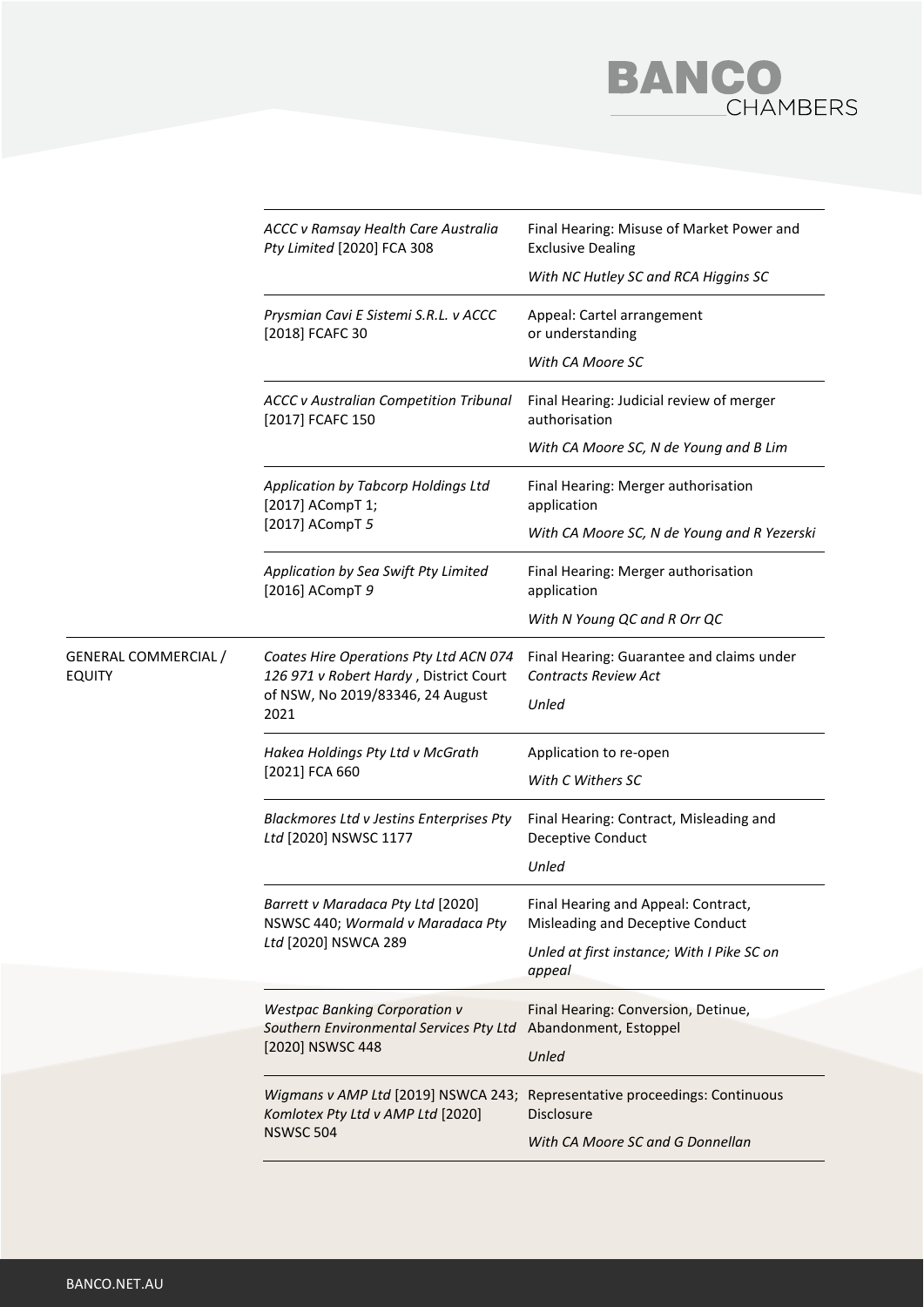

|                                                  | Comlin Holdings Pty Ltd v Metlej<br>Developments Pty Ltd [2018] NSWSC<br>761; [2018] NSWCA 329; [2019] NSWCA<br>62; [2019] NSWCA 73; [2019] NSWCA<br>214 | Final Hearing and Appeal: Contract,<br>Partnership, Estoppel<br>Unled on appeal; With M E Hall at first<br>instance |
|--------------------------------------------------|----------------------------------------------------------------------------------------------------------------------------------------------------------|---------------------------------------------------------------------------------------------------------------------|
|                                                  | <b>Brisconnections Finance Pty Ltd</b><br>(Receivers and Managers Appointed) v<br>Arup Pty Ltd [2017] FCA 1268                                           | Final Hearing: Negligence and misleading and<br>deceptive conduct in relation to traffic<br>forecasts               |
|                                                  |                                                                                                                                                          | With N Hutley SC, I Pike SC and AE Munro                                                                            |
|                                                  | <b>Smith v Australian Executor Trustees</b><br>Limited; Creighton v Australian Executor<br>Trustees Limited [2017] NSWSC 1406                            | Interlocutory Hearing: Strike Out - auditor's<br>negligence claim                                                   |
|                                                  |                                                                                                                                                          | With J Kirk SC, DFC Thomas and A Shearer                                                                            |
|                                                  | HP Mercantile Pty Ltd v Hartnett & Ors<br>[2015] NSWSC 1475; [2016] NSWCA                                                                                | Separate Question and Appeal: Claim under<br>Loan Agreement                                                         |
|                                                  | 342; [2017] NSWCA 79                                                                                                                                     | With CRC Newlinds SC                                                                                                |
|                                                  | Poon v Poon [2017] NSWDC 117                                                                                                                             | Final Hearing: Loan Agreement dispute                                                                               |
|                                                  |                                                                                                                                                          | Unled                                                                                                               |
|                                                  | Byers v Frith [2016] NSWDC 209; Byers v<br>Frith (No 2) [2017] NSWDC 165                                                                                 | Final Hearing: Product Liability and Breach of<br>Contract                                                          |
|                                                  |                                                                                                                                                          | Unled                                                                                                               |
|                                                  | Raffe v Raffe [2017] FJHC 936; [2017]<br>FJHC 705; [2017] FJHC 657                                                                                       | Final Hearing: Probate - interpretation of will<br>and powers of executors                                          |
|                                                  |                                                                                                                                                          | With A Coleman SC                                                                                                   |
|                                                  | Re Ikon Group Ltd (2015) 107 ACSR 146;<br>[2015] NSWSC 980; (No 2) [2015]                                                                                | Interlocutory injunction: Breach of directors'<br>duties and injunction                                             |
|                                                  | NSWSC 981; (No 3) [2015] NSWSC 982                                                                                                                       | Unled                                                                                                               |
|                                                  | Polo Enterprises Australia Pty Ltd v<br>Pinctada Hotels and Resorts Pty Ltd<br>[2015] NSWSC 756; [2016] NSWSC 717                                        | Final Hearing: Contract, Issue Estoppel, Costs                                                                      |
|                                                  |                                                                                                                                                          | Unled                                                                                                               |
| CORPORATIONS /<br><b>INSOLVENCY / BANKRUPTCY</b> | In the matter of Festival Corp Pty Ltd<br>[2020] NSWSC 1426                                                                                              | Application for interlocutory injunction and<br>production of documents                                             |
|                                                  |                                                                                                                                                          | With A P Coleman SC                                                                                                 |
|                                                  | Ritossa & Anor v Rutland & Anor [2019]<br><b>FCCA 1219</b>                                                                                               | Application for a sequestration order<br>Unled                                                                      |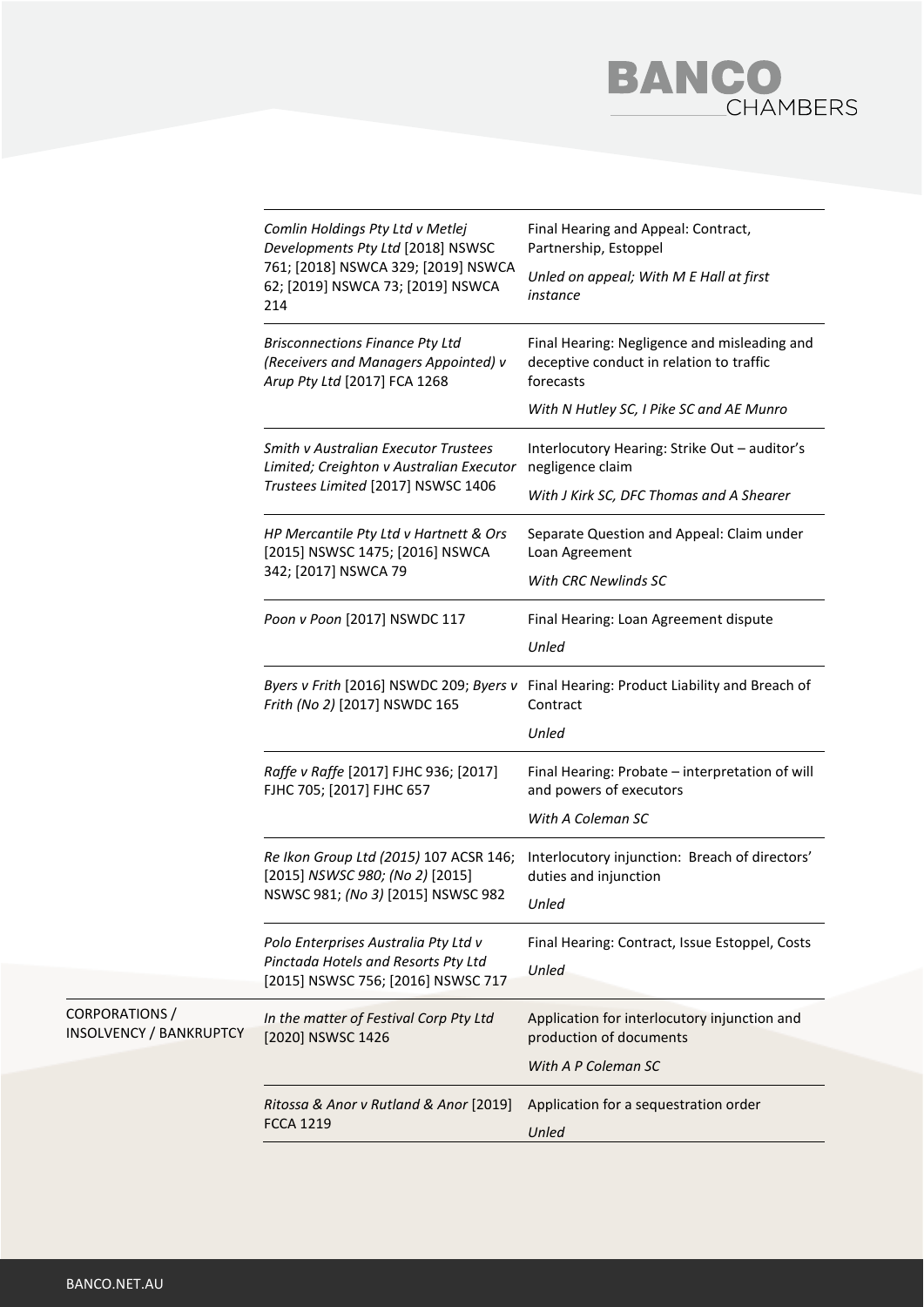

|                              | White, in the matter of Mossgreen Pty<br>Ltd (Administrators Appointed) (No 3)<br>[2018] FCA 711                                                                                      | Application for directions in respect of<br>property held by insolvent company<br>Unled |
|------------------------------|---------------------------------------------------------------------------------------------------------------------------------------------------------------------------------------|-----------------------------------------------------------------------------------------|
|                              | In the matter of Golden Sands<br>Hospitality Pty Ltd (in liq) [2017] NSWSC<br>410; (No. 2) [2017] NSWSC 450                                                                           | Final Hearing: Replacement of liquidator and<br>approval of Deed of Indemnity<br>Unled  |
|                              | In the matter of David Ireland<br>Productions Pty Ltd [2014] NSWSC 1411                                                                                                               | Final Hearing: Winding Up<br>Unled                                                      |
| <b>TAXATION / REGULATORY</b> | Mosaic Brands Ltd v Australian<br><b>Communications and Media Authority</b><br>[2021] FCA 669                                                                                         | Judicial Review: Validity of statutory notice<br>With M Pulsford                        |
|                              | Commissioner of Taxation v Rowntree<br>[2020] FCA 1322; Commissioner of<br>Taxation v Rowntree (No 2) [2021] FCA<br>268; Commissioner of Taxation v<br>Rowntree (No 3) [2021] FCA 306 | Final Hearing: Promoter Penalty Provisions<br>With K J Deards SC                        |
| DEFAMATION / MEDIA           | Herron v HarperCollins Publishers<br>Australia Pty Ltd (No 3) [2020] FCA 1687                                                                                                         | Final Hearing: Defamation<br>With T D Blackburn SC                                      |
|                              | Cummings v Fairfax Digital Australia &<br>New Zealand Pty Ltd; Cummings v<br>Fairfax Media Publications Pty Ltd<br>[2018] NSWCA 325                                                   | Appeal: Defamation<br>With ATS Dawson SC                                                |
|                              | Seven Network (Operations) Ltd v Brown Final Hearing: Employment Contract -<br>[2013] NSWSC 372                                                                                       | Termination<br>With T D Blackburn SC                                                    |
| <b>MIGRATION</b>             | BIP18 v Minister for Immigration,<br>Citizenship, Migrant Services and<br>Multicultural Affairs [2021] FCCA 827                                                                       | Final Hearing and Appeal: Migration<br>Unled                                            |
|                              | FOE17 v Minister for Immigration &<br>Anor [2019] FCCA 1861; [2020] FCAFC<br>73                                                                                                       | Final Hearing and Appeal: Migration<br>Unled                                            |
|                              | BIR17 v Minister for Immigration & Anor Final Hearing and Appeal: Migration<br>[2019] FCCA 155; [2019] FCA 850                                                                        | Unled                                                                                   |
|                              | SZTIK v Minister for Immigration and<br>Border Protection & Anor [2014] FCCA<br>1483                                                                                                  | Final Hearing: Migration<br>Unled                                                       |